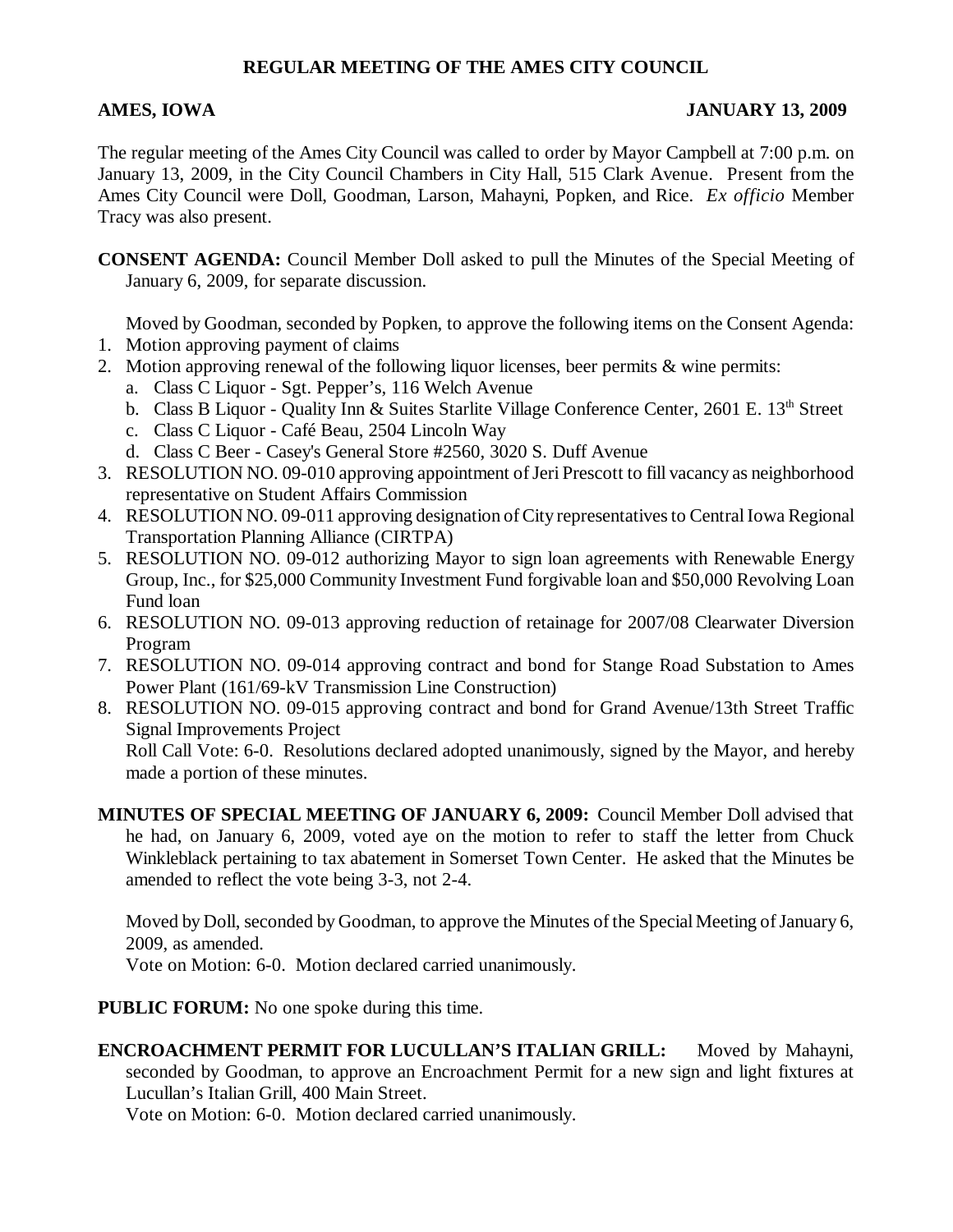**717 ONYX STREET:** John Dunn, Director of Water and Pollution Control, explained that 717 Onyx Street was vacant when the plug on its water heater broke. Water usage during that time equated to 121,220 cubic feet of water, costing \$2,043.05 for sanitary sewer charges. Mr. Dunn said typically a residential account would use between 600 and 1,000 cubic feet of water. The owner of the home, Roger Swenson, has requested an exception from the 5,000 cubic foot exemption allowed on the sewer charges and that the water charges be calculated on the non-peak (winter) rate rather than the peak (summer) rate.

Mr. Dunn recalled that, when the City Council was considering the new rate structure, staff placed considerable emphasis on the importance of not making value judgments about whether water uses were "good" or "bad." The focus of the seasonal rate structure was solely on the pattern of usage. Utility Accounts Supervisor Mike Wheelock advised that the water usage occurred in September, which is still considered part of the summer peak period.

Council Member Larson pointed out that the customer was not asking for the "usage" to be waived; he is asking that the rate be calculated on the non-peak (winter) rate rather than the peak (summer) rate. He noted that the type of incident that occurred at 717 Onyx is rare, and he suggested that requests for waivers for one-time events be decided on a case-by-case basis by the City Council.

Mr. Wheelock advised that the reason for the 5,000 cubic foot total exemption allowed on sewer charges was for water usage that does not reach the sanitary sewer system. He referenced another incident that had occurred with a sprinkler system that was running twice as often as it should have been. In that case, Customer Service referred that customer to his or her lawn care service. Excessive water usage is detected by City staff by comparing meter readings; those are read on a monthly basis.

Moved by Popken, seconded by Rice, to adopt RESOLUTION NO. 08-018 approving a one-time exception specifically for this request and directing staff to adjust the sewer charges on the October 21, 2008, statement to reflect the charges on the estimated amount of water that reached the sanitary sewer system; thus, reducing the bill to a total of \$1,364.33.

Council Member Goodman said that he would not be able to support the motion because homeowners need to be responsible for checking on unoccupied residences. Council Member Rice clarified that the action being voted on would merely adjust the charges based on the actual quantity of water that reached the sanitary sewer system. He pointed out that the issue at hand pertained to the sanitary sewer charges, not the quantity of water that was used.

Roll Call Vote: 6-0. Resolution declared adopted unanimously, signed by the Mayor, and hereby made a portion of these minutes.

Moved by Rice, seconded by Larson, to adopt RESOLUTION NO. 09-016 approving a one-time waiver of the peak (summer) water rate for this specific request and directing staff to recalculate the October 21, 2008, bill based on the non-peak (winter) rate; thus reducing the bill from \$6,050.44 to \$1,810.73.

Roll Call Vote: 4-2. Voting aye: Larson, Mahayni, Popken, Rice. Voting nay: Doll, Goodman. Resolution declared adopted, signed by the Mayor, and hereby made a portion of these minutes.

**COMPREHENSIVE ANNUAL FINANCIAL REPORT:** Finance Director Duane Pitcher explained the Report. He also explained the audit findings and the measures taken to correct them.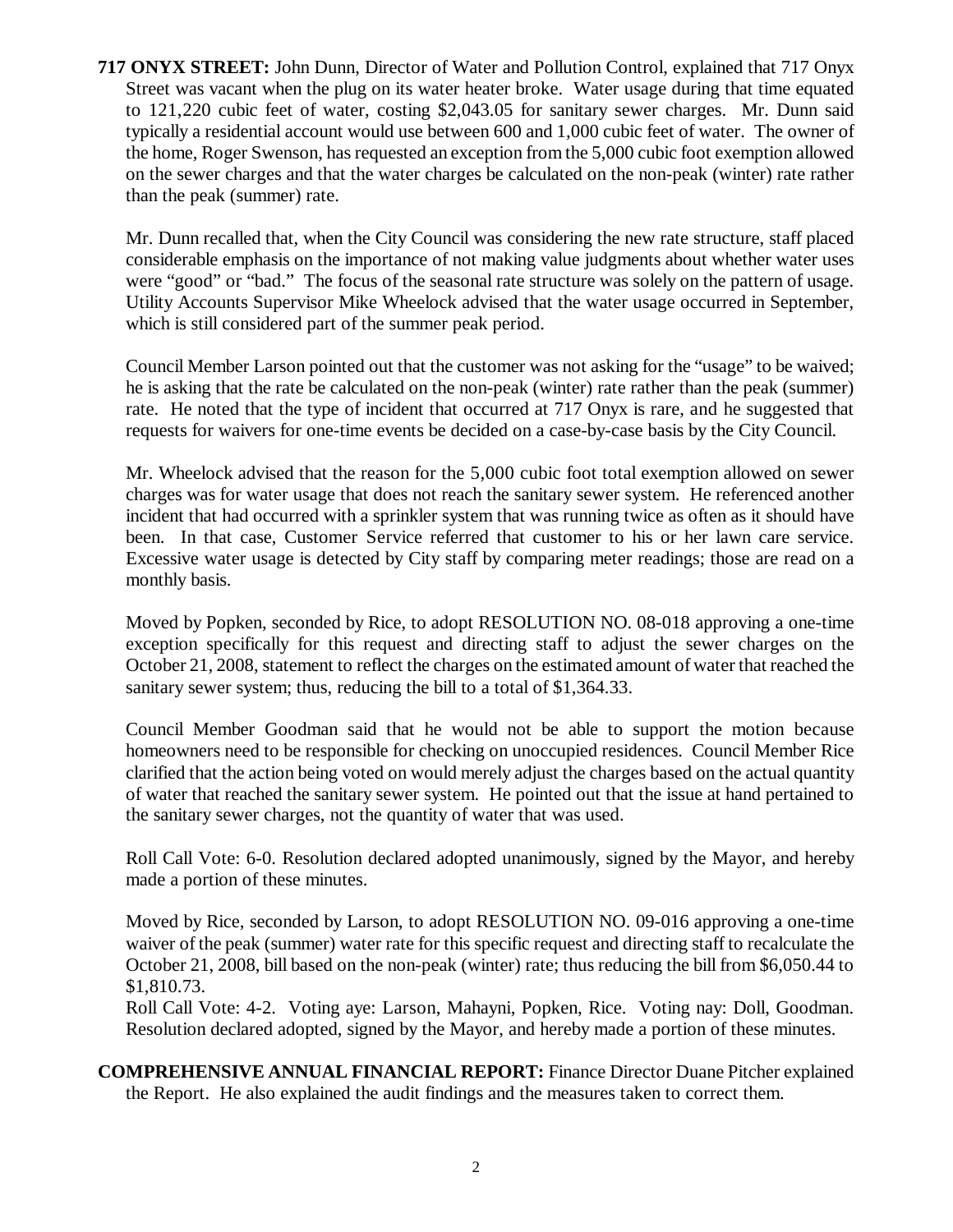Moved by Mahayni, seconded by Goodman, to adopt RESOLUTION NO. 09-017 approving the Comprehensive Annual Financial Report for Fiscal Year Ended June 30, 2008. Roll Call Vote: 6-0. Resolution declared adopted unanimously, signed by the Mayor, and hereby made a portion of these minutes.

**COMMUNITY DEVELOPMENT BLOCK GRANT (CDBG) PROGRAM:** Housing Coordinator Vanessa Baker-Latimer stated that the City of Ames will complete the administration of its first Five-Year Consolidated Plan on June 30, 2009. CDBG regulations require that the City submit an updated Five-Year Plan Consolidated Plan for the period from July 1, 2009, through June 30, 2014, along with an Annual Plan for the fiscal period of July 1, 2009, through June 30, 2010. Ms. Baker-Latimer described what types of activities would be considered eligible and those that would be ineligible under the federal regulations.

Ms. Baker-Latimer reminded the Council members of their goals and priorities for the past five years to address the needs for low- and moderate-income persons as well as the needs of non-lowand moderate-income persons in Ames. She pointed out that, when those were created, no specific priority ranking was given; however, when comparing them with the projects implemented during the five-year period, it showed that 100% of the funding had been expended within the first three priority areas. Ms. Baker-Latimer noted that during the first five-year Plan period, staff worked very closely with the Department of Housing and Urban Development (HUD) administration on identifying program activities that not only met the National Objectives for funding, but were also activities that could be successfully administered by the City from year to year.

Housing Coordinator Baker-Latimer summarized the 2004-2009 Program Projects:

- 1. Renter Affordability Programs, which benefited 100% low- and moderate-income persons. A total of \$220,884 was spent on these Programs.
- 2. Curb Accessibility Program, Minor Repair Program for Non-Profits, and Curb Replacement Program, also benefited 100% low- and moderate-income persons. A total of \$262,154 was spent on these Programs.
- 3. Homebuyer Assistance Program and Neighborhood Sustainability Programs benefited 96% lowand moderate-income persons. Fifty-three percent of the CDBG funds (\$1,103,066) was expended on these Programs.

Ms. Baker-Latimer reviewed CDBG Program Funding received by the City for the past five years, how much of that amount was available for programming, and how much was allocated to administrative costs. Although the amount of federal funding received by the City has decreased each year, staff implemented projects that brought revenue back into the Program, resulting in \$378,000 of Program income being generated. Therefore, the City actually had a net gain. She advised that the 2009/10 federal allocation had not yet been determined. City Manager Steve Schainker advised that the City's challenge is that more and more staff time is necessary to administer the Programs.

According to Ms. Baker-Latimer, staff is recommending that three categories of projects be included in the 2009-2014 Annual Action Plan. She reported that, whenever feasible, all the goals and priorities will include eco-smart initiatives, products, and services, which is in support of the City Council's "Go-Green" goals and objectives. Ms. Baker-Latimer reviewed the proposed 2009-2014 goals and priorities as well as the three categories of projects being proposed for the 2009-2010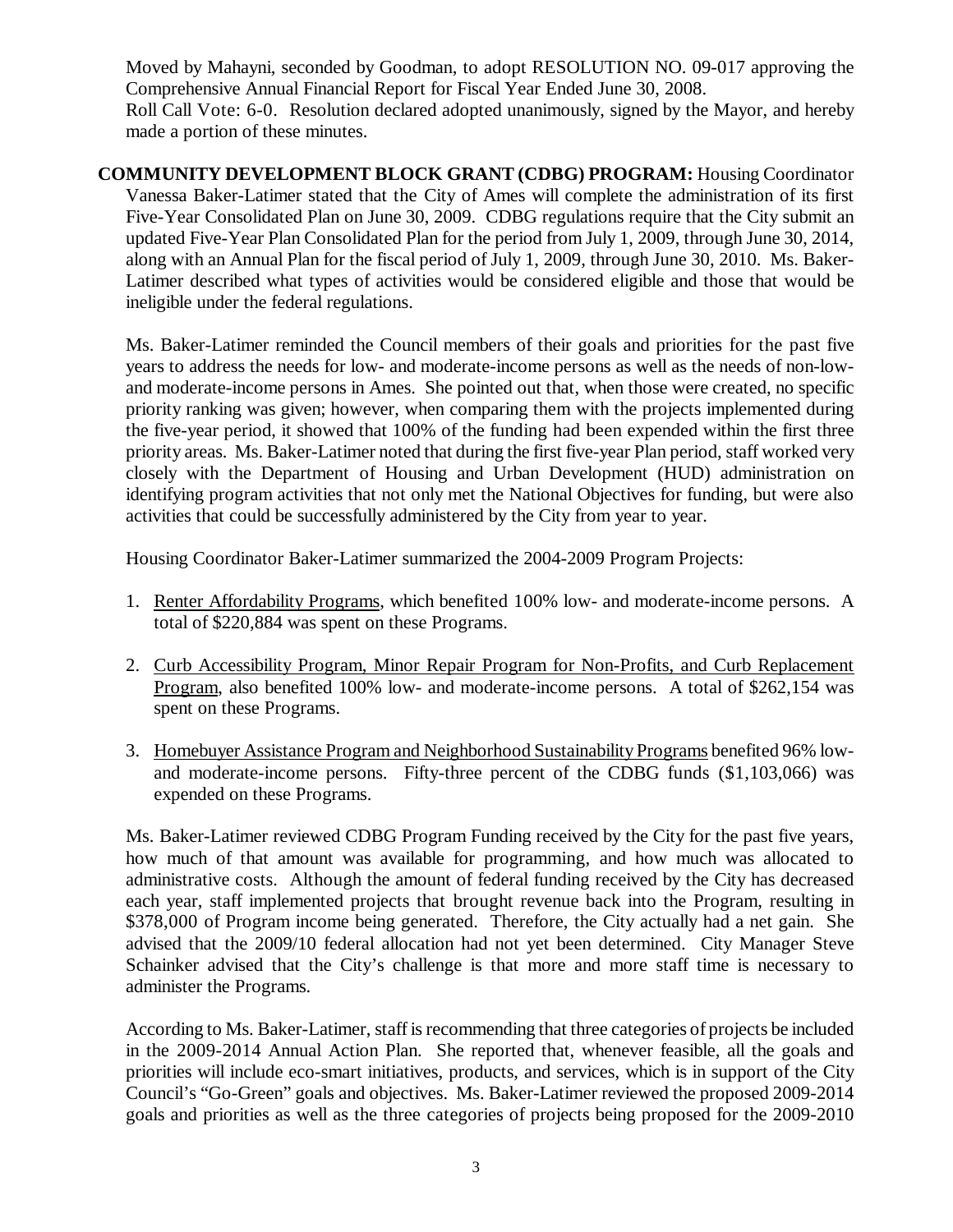Action Plan Program, i.e.: (1) Renter Affordability Program; (2) Neighborhood Sustainability Program, and (3) Public Facilities Improvement Programs.

Council Member Larson pointed out that staff is stating that one of the listed activities, the Neighborhood Sustainability Program, could be expanded to include owners of rental properties who currently rent to and/or seek to rent to persons of low- and moderate-income. He noted, and Ms. Baker-Latimer concurred, that that concept could help address Property Maintenance Code concerns in various neighborhoods.

Moved by Doll, seconded by Rice, to approve the proposed 2009-2014 Consolidated Plan goals and priorities for low- and moderate-income persons and for non-low and moderate-income persons, as presented by staff, and authorize staff to proceed with conducting public forums prior to completing the Plan.

Vote on Motion: 6-0. Motion declared carried unanimously.

Moved by Doll, seconded by Rice, to approve the proposed 2009-2010 Annual Action Plan Program activities, as presented by City staff, and authorize staff to proceed with conducting public forums prior to completing the Plan.

Vote on Motion: 6-0. Motion declared carried unanimously.

Ms. Baker-Latimer advised that the deadline for submittal of the City's Five-Year Consolidated and Annual Action Plans to HUD is May 17, 2009; that deadline is crucial to the City's ability to receive future CDBG funding. She detailed what each Plan must contain. Ms. Baker-Latimer explained that, due to factors beyond the City's control, there has been a delay in completing the acquisition of the property to be used as the Human Services Campus. That delay has created a need to shift priorities for 2008/09 to ensure that the City meets the requirements of the City's current grant agreement with HUD. Ms. Baker-Latimer asked that an extension of the submittal date to July 31, 2009, for next year's Plan be approved.

Moved by Rice, seconded by Mahayni, to approve the request for extension to on or before July 31, 2009, for submittal of the CDBG Consolidated Plan and Annual Action Plan to HUD.

Ms. Baker-Latimer commented that if the Plans were completed prior to the July 31, 2009, submittal date, staff would bring them back to Council sooner.

Vote on Motion: 6-0. Motion declared carried unanimously.

## **DEVELOPER'S AGREEMENT WITH DAYTON PARK, LLC, FOR AMES COMMUNITY DEVELOPMENT PARK (SOUTH BELL AVENUE):** Moved by Mahayni, seconded by Larson, to adopt a resolution approving the Developer's Agreement with Dayton Park, LLC, for Ames Community Development Park (South Bell Avenue).

City Manager Schainker reminded the City Council members that they had directed staff to initiate steps to provide tax-increment financing for the construction of the public infrastructure to serve approximately 37 acres of industrial land along South Bell Avenue. It was indicated at that time that the first step in the approval process would be to finalize a Developer's Agreement outlining the responsibilities of the City and the developer. Mr. Schainker stated that numerous negotiating sessions were held, and City staff and the developer were now in support of the proposed Agreement. He highlighted the following components of the Agreement: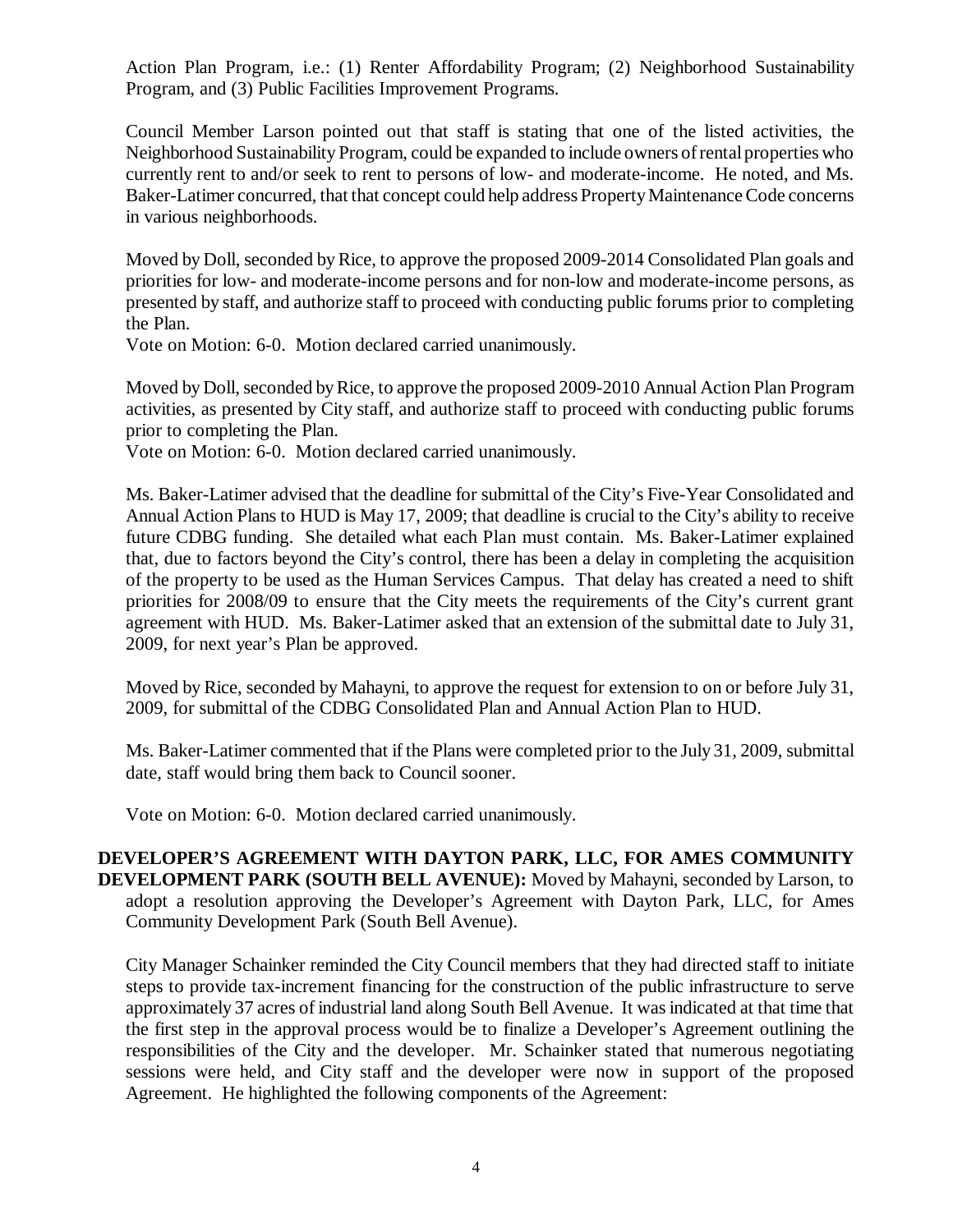- 1. Sale Price. The developer guarantees a selling price for land in the subdivision through June 30, 2011. After that date, the price may be increased by as much as 5% on each July 1 thereafter.
- 2. Allowing Others to Take Advantage of this Incentive. The developer will make at least 50% of the lots in the subdivision available for sale to other interested developers for one year after the completion of the public improvements.
- 3. Time Frame to Build. Once a lot is purchased from the developer, the property owner will have 18 months to complete building improvements. If the construction of all building improvements does not begin within one year of taking title to the lot, the purchaser may be obligated to sell the property back to the developer at an amount 90% of the sale price.

Discussion ensued on Items 5 (second paragraph), 13, 14, 15, and 16, which, according to Mr. Schainker, had not been included in former Agreements.

Council Members Goodman and Popken indicated disfavor with Item 13 of the Agreement, which pertained to the developer making only 50% of the lots available to other persons or entities.

City Manager Schainker advised that City staff felt that the developer should be given somewhat of an advantage because they own the land and are making it available for an industrial park.

Chuck Winkleblack, 105 S. 16<sup>th</sup> Street, Ames, representing the owner of the land, stated that the 5% price increase allowed after June 30, 2011, would barely cover the cost of grading. He emphasized that it would not be advantageous to the owner to purposely hold on to lots. Mr. Winkleblack also pointed out that the owner of the land is required to build spec buildings with a value of not less than \$350,000; none of the other developers would be required to do that.

The City Manager indicated that it was evident to him that the Developer's Agreement, as proposed, would not be approved by the City Council. He recommended that the Agreement be referred back to staff for further negotiating with the developer.

Additional discussion ensued on Item15 regarding restrictive covenants. City Manager Schainker stated that he wanted this Item included in the Agreement to guarantee that the quality of design and construction is the same as the first two additions. Council Member Popken said he understood Mr. Schainker's desire to ensure quality; however, he thought third-party developers would be considered about arbitrary decision-making by the original developer. He would like to see criteria referenced. Mr. Schainker clarified that Mr. Popken was asking to retain the covenants, but strike the requirement for approval by the original developer. Council Member Larson pointed out that it was not unusual to have such a paragraph in the Covenants. He added that the City Council, as lay persons, are trying to negotiate a Developer's Agreement that, in his opinion, they should not be negotiating. Council Member Goodman said that the City Council members were acting as representatives of business persons who had expressed concerns that the document doesn't treat other developers fairly.

Council Member Larson rescinded his second of the motion to approve the Developer's Agreement. The motion then failed for lack of a second.

Moved by Goodman, seconded by Mahayni, to refer the Developer's Agreement back to staff for further negotiating items covered by Items 13, 14, 15, 16, and 19.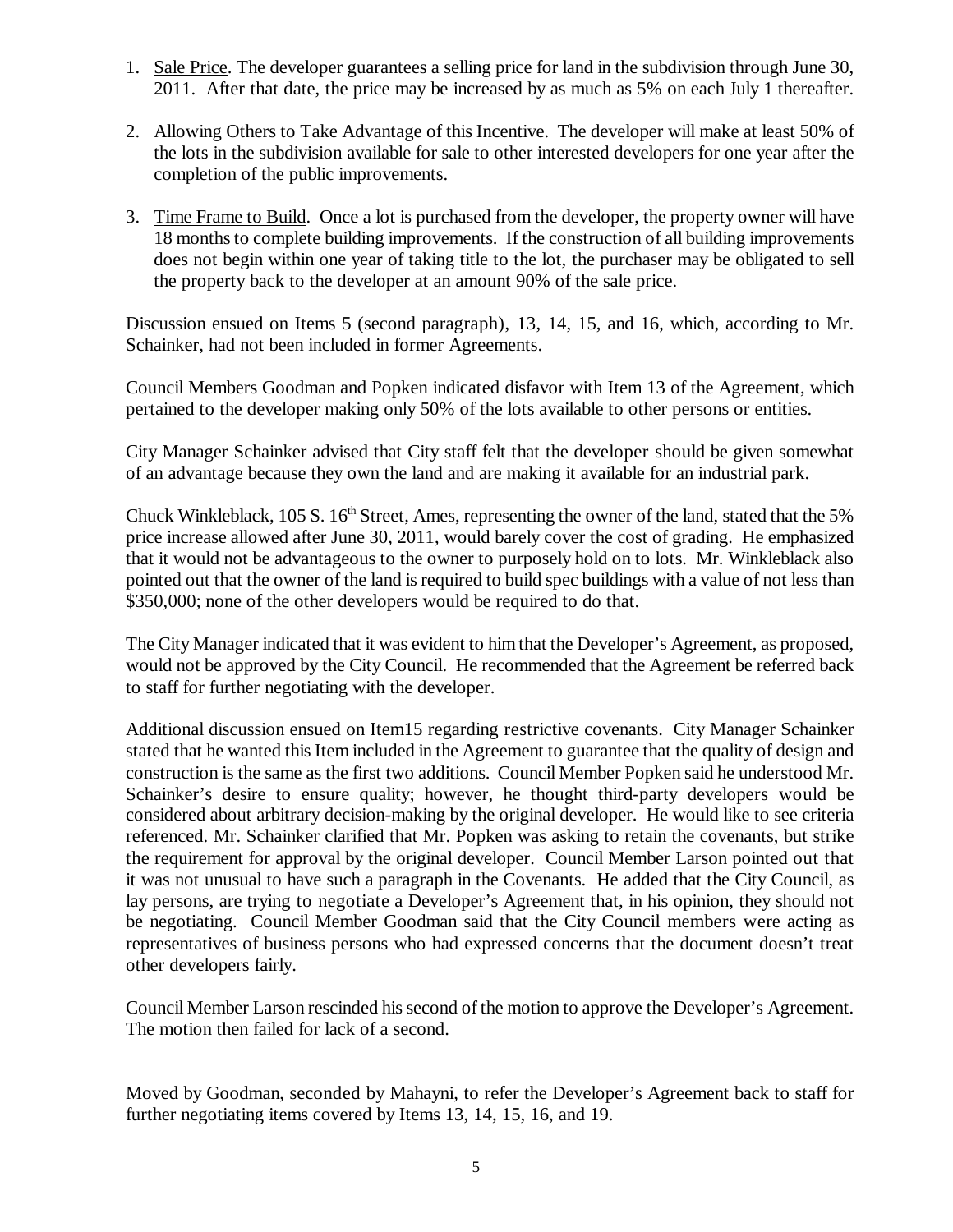City Manager Schainker reviewed the time line for accomplishing this project. He stated that staff has the goal of receiving bids in March. Mr. Schainker noted that the Developer's Agreement will have to be brought back to the City Council for approval prior to the third reading of the ordinance creating the Tax-Increment Financing District. If the details of the Developer's Agreement cannot be worked out and ultimately approved by the City Council by the third reading of the ordinance, staff would recommend that the ordinance not be adopted and the Urban Renewal Area, and thus, the TIF District, not be created.

Vote on Motion: 6-0. Motion declared carried unanimously.

**HEARING ON PROPOSED SOUTH BELL AVENUE URBAN RENEWAL AREA AND TAX-INCREMENT FINANCING DISTRICT:** Mayor Campbell opened the public hearing. No one wished to speak, and the Mayor closed the hearing.

City Planner Charlie Kuester gave a chronological history of the steps taken to date towards the creation of an Urban Renewal Area and Tax-Increment Financing District on South Bell.

Moved by Larson, seconded by Mahayni, to adopt RESOLUTION NO. 09-019 adopting the Urban Renewal Plan.

Roll Call Vote: 6-0. Resolution declared adopted unanimously, signed by the Mayor, and hereby made a portion of these minutes.

Moved by Mahayni, seconded by Goodman, to adopt RESOLUTION NO. 09-020 establishing Urban Renewal Area No. 5.

Roll Call Vote: 6-0. Resolution declared adopted unanimously, signed by the Mayor, and hereby made a portion of these minutes.

Moved by Larson, seconded by Popken, to pass on first reading an ordinance creating the South Bell Avenue Tax-Increment Financing District.

Roll Call Vote: 6-0. Motion declared carried unanimously.

**HEARING ON ZONING TEXT AMENDMENT TO REMOVE REQUIREMENT FOR THE PLANNING & ZONING COMMISSION TO MAKE RECOMMENDATIONS TO THE ZONING BOARD OF ADJUSTMENT ON SPECIAL USE PERMIT APPLICATIONS:** The

public hearing was opened by Mayor Campbell. She closed same after no one came forward to speak.

Planning and Housing Director Steve Osguthorpe stated that the City has a long history of requiring both Planning & Zoning Commission and the Zoning Board of Adjustment to review Special Use Permit (SUP) applications. During a review of the new development application processing schedule to local developers, it was suggested to City staff that the two-Board review was redundant and not necessary. Mr. Osguthorpe reviewed applicable laws, By-laws, and other regulations for Special Use Permits, and based on that review stated that City staff believes that the requirement should be removed for the Planning & Zoning Commission. He said that this would also expedite the SUP application process.

Moved by Goodman, seconded by Larson, to pass on first reading an ordinance making a zoning text amendment to remove the requirement for the Planning & Zoning Commission to make recommendations to the Zoning Board of Adjustment on Special Use Permit applications.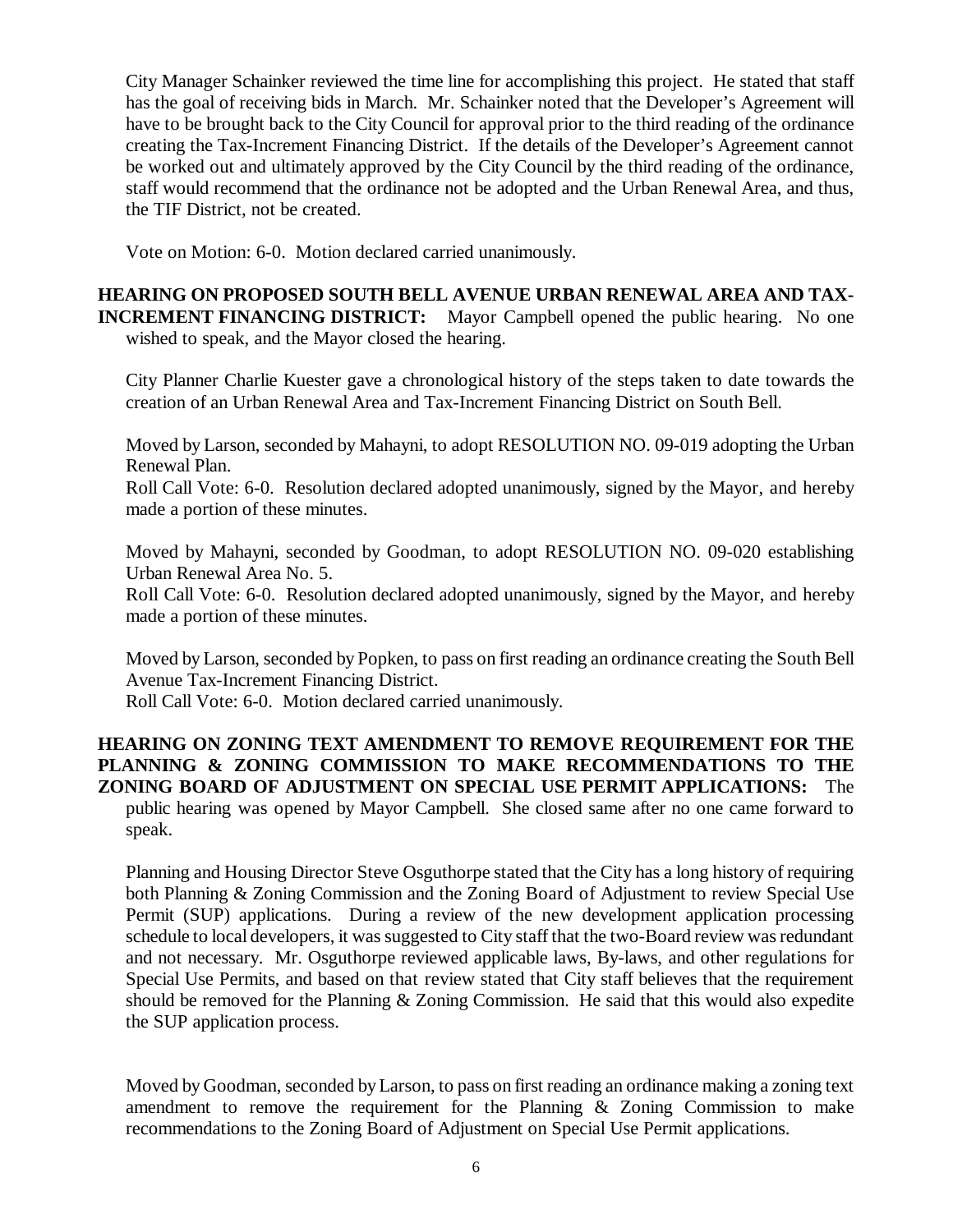Roll Call Vote: 6-0. Motion declared carried unanimously.

**ORDINANCE AMENDING SECTION 22.4(1) OF MUNICIPAL CODE PERTAINING TO TEMPORARY OBSTRUCTIONS:** City Attorney Marek explained that during a previous edit of this Code section, two lines were inadvertently removed that should have remained. The amendment in question merely reinserts that information.

Moved by Larson, seconded by Goodman, to pass on first reading an ordinance amending Section 22.4(1) of the Municipal Code describing the authority of the City Manager with respect to temporary obstructions.

Roll Call Vote: 6-0. Motion declared carried unanimously.

The meeting recessed at 9:04 p.m. and reconvened at 9:10 p.m.

**ECONOMIC STIMULUS PROJECTS:** Assistant City Manager Bob Kindred explained that President-Elect Obama has stated his intention, as soon as possible after the inauguration, to inject hundreds of billions of federal dollars into public infrastructure construction across the nation. His goal is to quickly identify and fund "shovel-ready" construction projects that will bolster the economy. In anticipation of this, Governor Culver has asked the Iowa Department of Economic Development to contact associations such as the Iowa League of Cities to collect lists of potential projects for funding. Mr. Kindred advised that City staff hurriedly compiled a list of potential projects and is seeking the Council's direction regarding the projects that should be submitted by the City. The list is due to the Iowa League by Thursday, January 15. He noted that federal standards for funding these projects have not yet been announced, and there are no guarantees that any of them will be funded.

According to Mr. Kindred, the definition of "shovel-ready" is "projects must be in the planning and development stages and would need to be under contract and begin within 180 days of the federal appropriation and completed within two years of the start date." He advised that the list of projects was grouped into four categories:

- 1. Projects included in previous Capital Improvement Plans (CIPs) that are already funded for construction
- 2. Projects included in approved CIPs for future years' funding
- 3. New projects included in the proposed 2009-14 CIP
- 4. Projects that have not been included in the City's CIP

Mr. Kindred pointed out that eligible street projects might be significantly impacted due to the lengthy nature of current IDOT project letting requirements. It might be necessary for the state of Iowa and/or federal government to temporarily modify their normal requirements related to land acquisition and reduce their normal plan review periods; without those modifications, several of the City's major projects being proposed for the stimulus package might be eliminated from consideration.

Projects included in previous CIPs for future years' funding, new projects included in the proposed 2009-14 CIP, and projects not included in the City's CIP were briefly reviewed by Mr. Kindred. City Manager Schainker advised that if federal officials approve any of the new projects, the City's budget would be greatly impacted because it would not have included any local match for those projects.

Council Member Goodman expressed his opinion that the Council should focus on Ames-taxpayer-